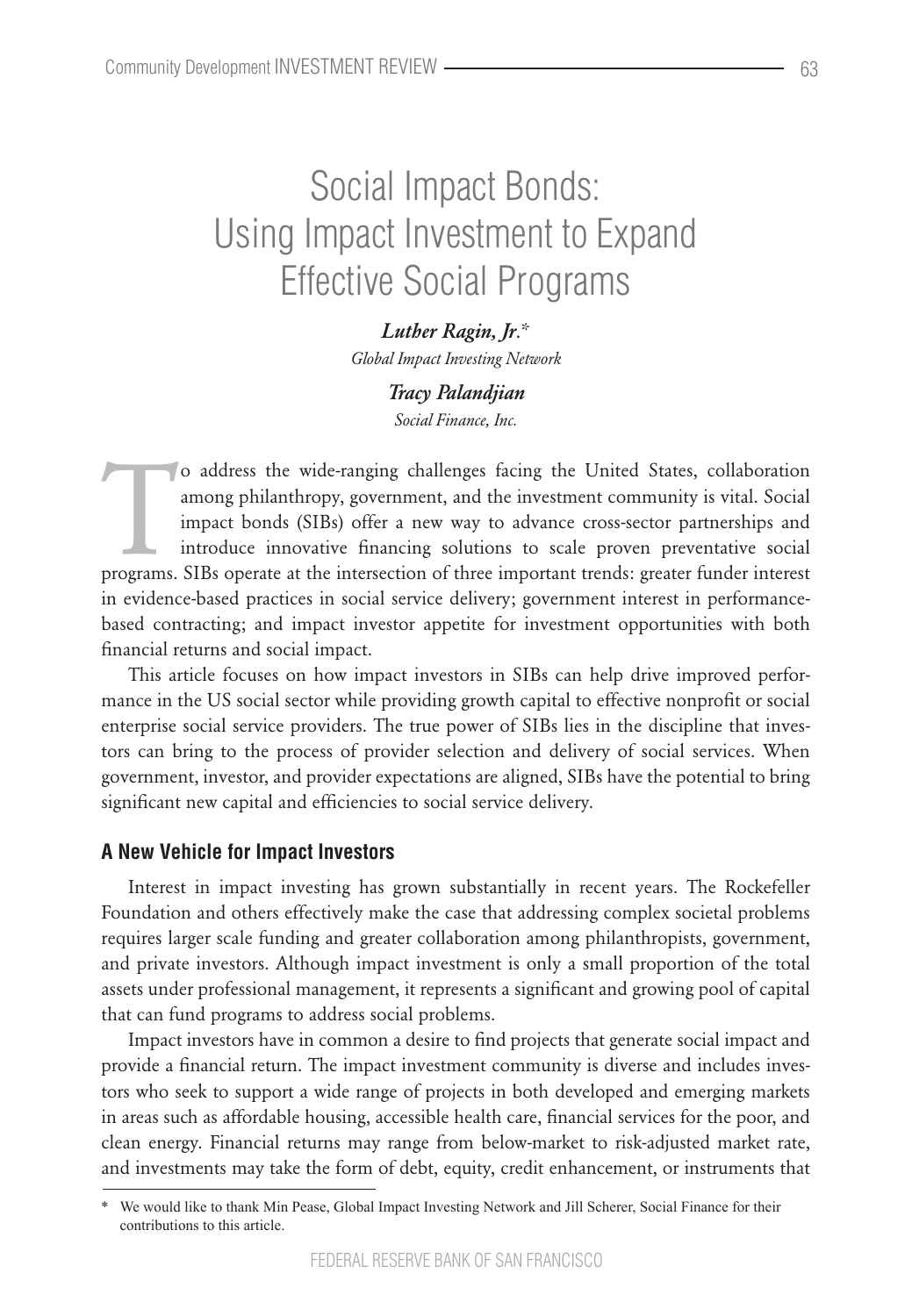combine these elements. They may include program-related investments and mission-related investments, in which, unlike grants, foundations require a high level of confidence in the return of capital. In addition to foundations, diversified financial institutions, pension funds, high-net-worth individuals, and fund managers may make impact investments.

SIBs are a new investment vehicle designed to appeal to impact investors. Pioneered by Social Finance U.K. in 2010, this innovative financial instrument draws on private investment capital to fund prevention and early intervention programs that, if successful, reduce the need for expensive crisis-driven services. The SIB structure enables the government (or other payers) to shift program risk to private investors who finance the service delivery upfront, with ultimate payment to the investors based on the achievement of predefined outcomes. If the outcomes are not achieved, the government is not required to repay investors. In other words, the government only pays for results.

Although the terms are often confused, SIBs are a specific kind of Pay for Success (PFS) contract. PFS contracts are a contracting mechanism in which government (or another payer) pays service providers after they achieve predefined outcomes. Providers entering into these contracts have several options for financing program delivery: internal resources, loans from community development financial institutions (CDFIs) and banks, or grants or programrelated investments from foundations. Most of these options impose significant financial risk on the provider. A SIB, by contrast, is a financing mechanism that shifts this risk to investors. By participating in a SIB, a provider working under a PFS contract can obtain operating funds to grow and scale without incurring additional financial risk. Given the scarcity of growth capital and the difficulty providers face in securing resources that enable them to serve a greater proportion of at-risk populations, SIBs can offer an appealing path to scale.

PFS contracts and SIBs share a premise of payment by results, but they differ in purpose. Beyond achieving results, SIBs explicitly seek to create a marketplace for impact investment, supported by rigorous due diligence and analytics. These market-building elements add costs for evaluation, legal, performance management, and other intermediation services necessary for driving social and financial outcomes. Because SIBs must bear these costs, their greatest potential lies where scale and improved performance are principal goals as well as social needs. Uniquely, the capital markets have the depth, flexibility, and rigor to support these aims.

To date, SIBs have mainly attracted grant funders and "impact-first" investors who are using their position in the market to test the model and provide proof-of-concept. To grow and achieve economies of scale, SIBs will need to be structured to also attract more commercially oriented "finance-first" investors.<sup>1</sup> US philanthropy–from individuals, foundations, and others–channels roughly \$300 billion<sup>2</sup> to the social sector each year, but the capital markets are much larger, with US investments totaling more than \$25 trillion.<sup>3</sup> By drawing

<sup>1</sup> In its 2009 report, "Investing for Social & Environmental Impact: A Design for Catalyzing an Emerging Industry," the Monitor Institute defines "impact-first" investors as those who seek to optimize social or environmental impact with a floor for financial returns, and "financial-first" investors as those who seek to optimize financial returns with a floor for social or environmental impact.

<sup>2</sup> Giving USA, http://www.givingusa.org.

<sup>3</sup> The Forum for Sustainable and Responsible Investment, http://ussif.org.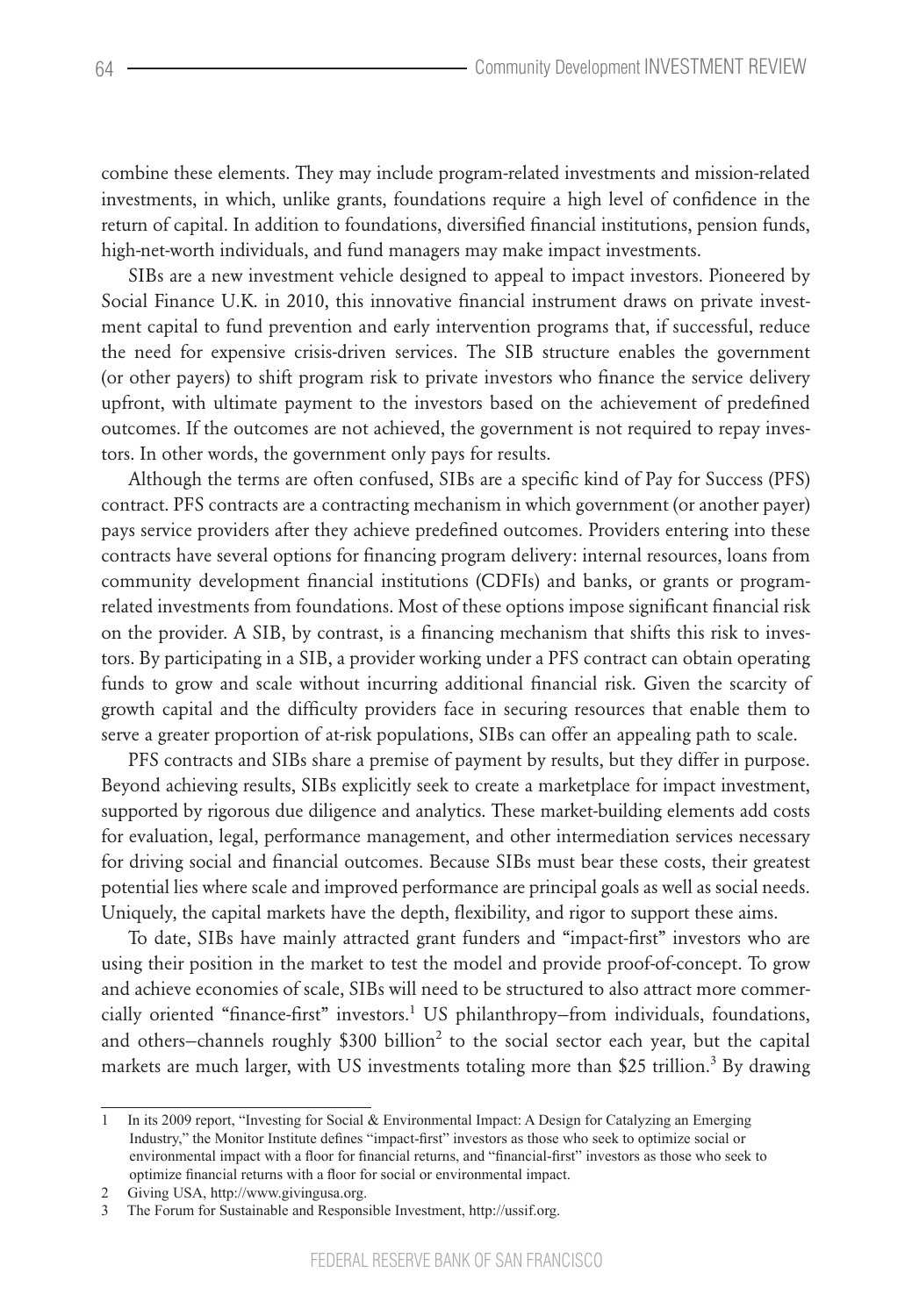on these investors, SIBs represent an opportunity to unlock new capital and expand the overall pool of financial resources for effective service providers. Although philanthropy can finance PFS activity, engaging the capital markets through SIBs can bring significant new resources to the social sector.

#### **Toward Improved Performance in the Social Sector**

SIBs appeal to impact investors who believe that private-sector discipline can drive improved performance in service provision. As they do with traditional investments, investors in SIBs conduct rigorous due diligence. They study the evidence base behind the intervention and assess the provider's ability to scale up program activities or replicate the intervention in a new region. They examine the strength of the provider's management team, its financial health, and its historical performance in producing social outcomes for the target population. They also assess the credit risk of the payer government as well as whether the proper legislation has been sought to mitigate appropriations risk. Once a SIB is launched, investors expect their investments to be actively managed and decisions surrounding repayment to be based on accurate social and financial data and transparent performance metrics. Thus, an independent validator tracks and aggregates performance data to determine whether the intervention achieved target benchmarks and consequently whether investors will be paid.

SIBs resonate with some service providers' growing interest in data-driven management. Government and private funders increasingly expect providers to focus on producing outcomes rather than outputs. In response, some high-performing service providers have adopted data collection and performance management practices to better track results. Although these practices are far from universal, others are also conducting rigorous evaluation of their interventions, comparing program participants against a similar group of individuals who did not have access to the program (including using randomized controlled trials) to gain insight on whether outcomes are truly driven by program activities.

Impact investors can help accelerate this shift toward greater accountability, transparent reporting, evidence-based practice, and data-driven performance management. Data-driven providers with strong management and proven interventions are attractive candidates for investment via SIBs. Successful outcomes performance enhances a provider's ability to attract investment capital, creating a virtuous cycle.

As the SIB market develops, intermediary organizations may play a role similar to bridging entities involved in syndicating Low Income Housing Tax Credits. For example, intermediaries like the Local Initiatives Support Corporation and Enterprise Community Partners created pathways for corporate investors to invest in affordable housing for lowand moderate-income families through limited partnerships. These intermediaries structure investments, manage provider partners, provide reporting to investors, make course corrections as necessary, and invest in capacity building to strengthen the community development corporations.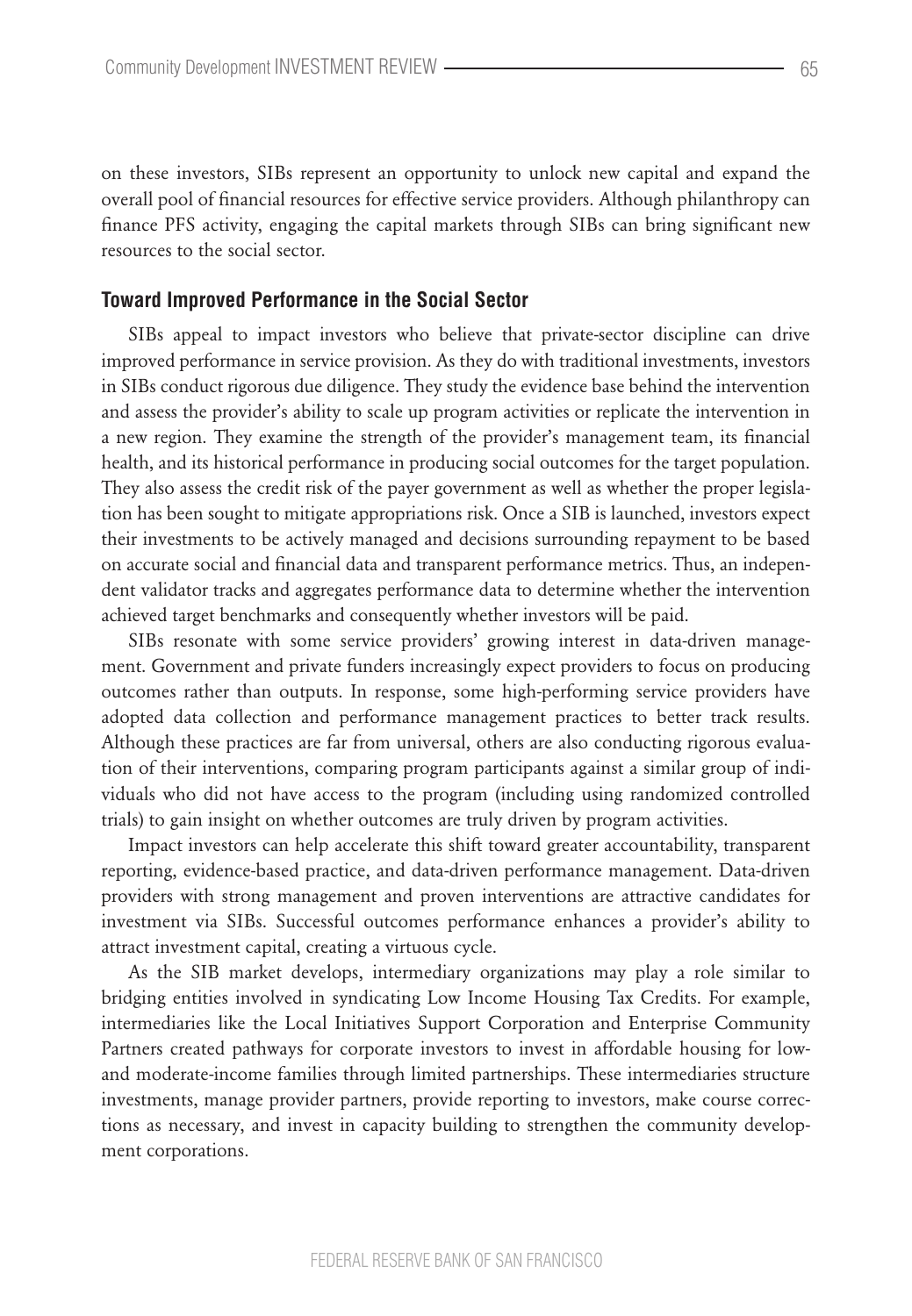#### **Enabling Impact Investment in SIBs**

In the SIB context, intermediaries may play similar functions aimed at enabling impact investors to place capital with confidence. Impact investors in SIBs will demand that providers pay attention to their financial and operational strength. They may look to intermediaries to assemble and support the various stakeholders to launch SIBs, raise the investment capital required, coordinate service delivery among providers, manage performance and investments, and provide reporting to investors over the life of the investment. Intermediaries may also manage the other financial risks involved in the transaction, such as the risk that investors fail to meet their funding commitments or that the government fails to appropriate funds when target social outcomes are achieved. They play an important role to ensure that the collective social objectives are achieved and that value for government and financial returns to investors are maximized. Specialized SIB intermediaries or organizations with financial or subject-matter expertise could play these roles alone or in combination.

Foundations and other grantmakers can help catalyze the participation of impact investors in SIBs by playing four key enabling roles. First, they can provide funds to test new ideas and create an evidence base of what works in various service program areas. Second, they can provide capacity-building resources to help providers implement rigorous measurement and performance management practices. Third, they can fund a portion of the intermediary cost required to bring SIB transactions to market. Finally, they can provide credit enhancement to lower the risk profile for impact investors (which also decreases the cost of capital for the government or other payers) and demonstrate confidence in the intervention and provider.

Credit enhancement is especially important in the current SIB market. At this early stage, the market is led by "impact-first" investors who are willing to accept below-market returns. But even these investors require protection against the risk of capital loss associated with an untested financial mechanism and the underlying model and execution risks in the transaction. Accordingly, some form of capital protection makes SIB investments more attractive. The need for credit enhancement and other risk-mitigating approaches is even greater if SIBs are to pass the test of US financial institutions subject to the Community Reinvestment Act and other "finance-first" investors. SIBs that leverage grant funding or program-related investments to build in a tranche structure, first-loss reserve, or other form of credit enhancement may be particularly attractive to these investors. For example, the guarantee provided by Bloomberg Philanthropies in the New York City SIB transaction helped mitigate risk and attract Goldman Sachs.

#### **The Potential of Social Impact Bonds**

By drawing on large pools of private investment capital, SIBs have the potential to help social service providers access flexible, patient working capital at a scale that eclipses traditional funding sources. SIBs are not a one-size-fits-all solution: there are currently a limited number of areas where proven interventions, strong organizations, and opportunities to invest in prevention programs and create public value coincide. Yet, the size of